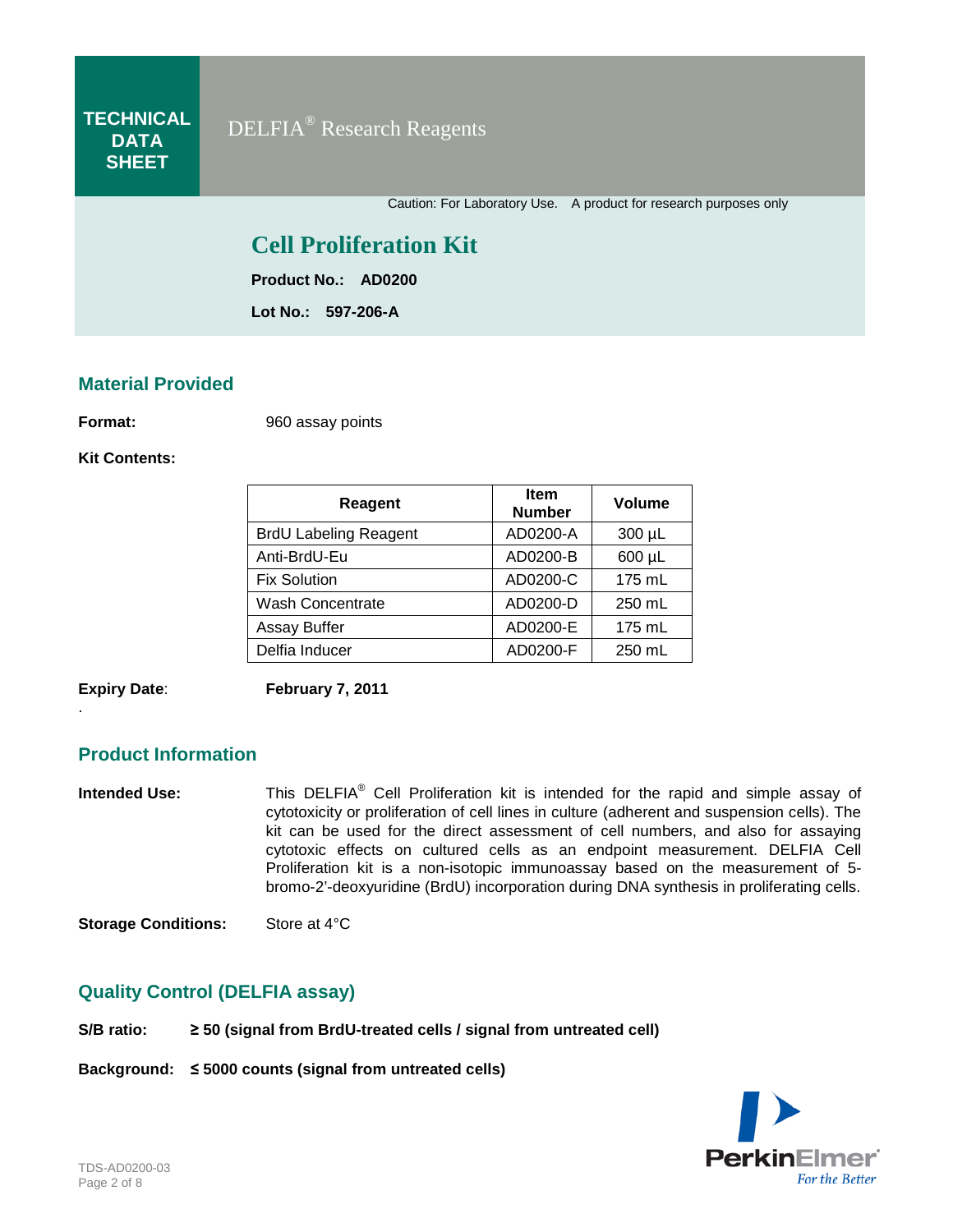## **Preparation of Reagents**

#### **BrdU Labeling Solution, 100 µM**

Dilute the BrdU Labeling Reagent 1: 100 with sterile culture medium.

*Example: For one 96-well microplate with cells cultured in 200 µL of culture medium per well, mix 20 µL of BrdU Labeling Reagent with 1.98 mL of sterile culture medium.* 

The 100 µM BrdU Labeling Solution is stable for 2 weeks at 4°C. For long-term storage, aliquot and store at -20°C. Protect from light.

#### **Anti-BrdU-Eu working solution, 0.5 µg/mL**

#### **NOTE: The anti-BrdU-Eu antibody is supplied as a ready-to-use stock solution at 100 µg/mL.**

Dilute the anti-BrdU-Eu stock solution 1: 200 with Assay Buffer.

*Example: For one 96-well microplate, mix 60 µL of anti-BrdU-Eu stock solution with 11.94 mL of Assay Buffer.* 

Prepare only the amount needed within 4 hours. We advise the use of a disposable plastic container to prepare the anti-BrdU-Eu working solution.

#### **Wash solution**

Dilute Wash Concentrate 25-fold with distilled water.

*Example: For one 96-well microplate, pour 20 mL of Wash Concentrate into a clean container and add 480 mL of distilled water.*

The wash solution is stable for 2 weeks at 2 - 25°C in a sealed container.

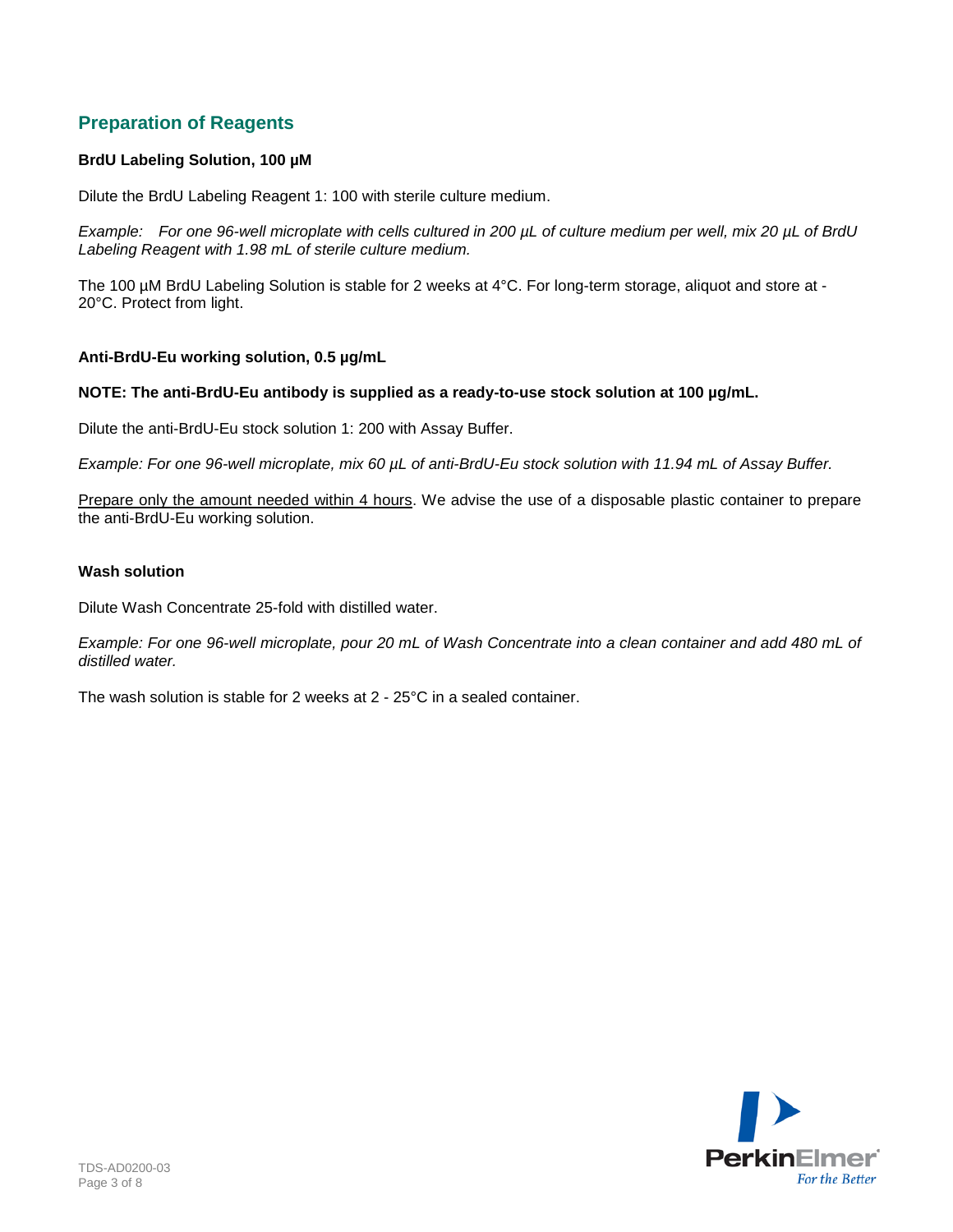# **Recommended Assay Conditions**

The following assay procedure is appropriate for most applications:



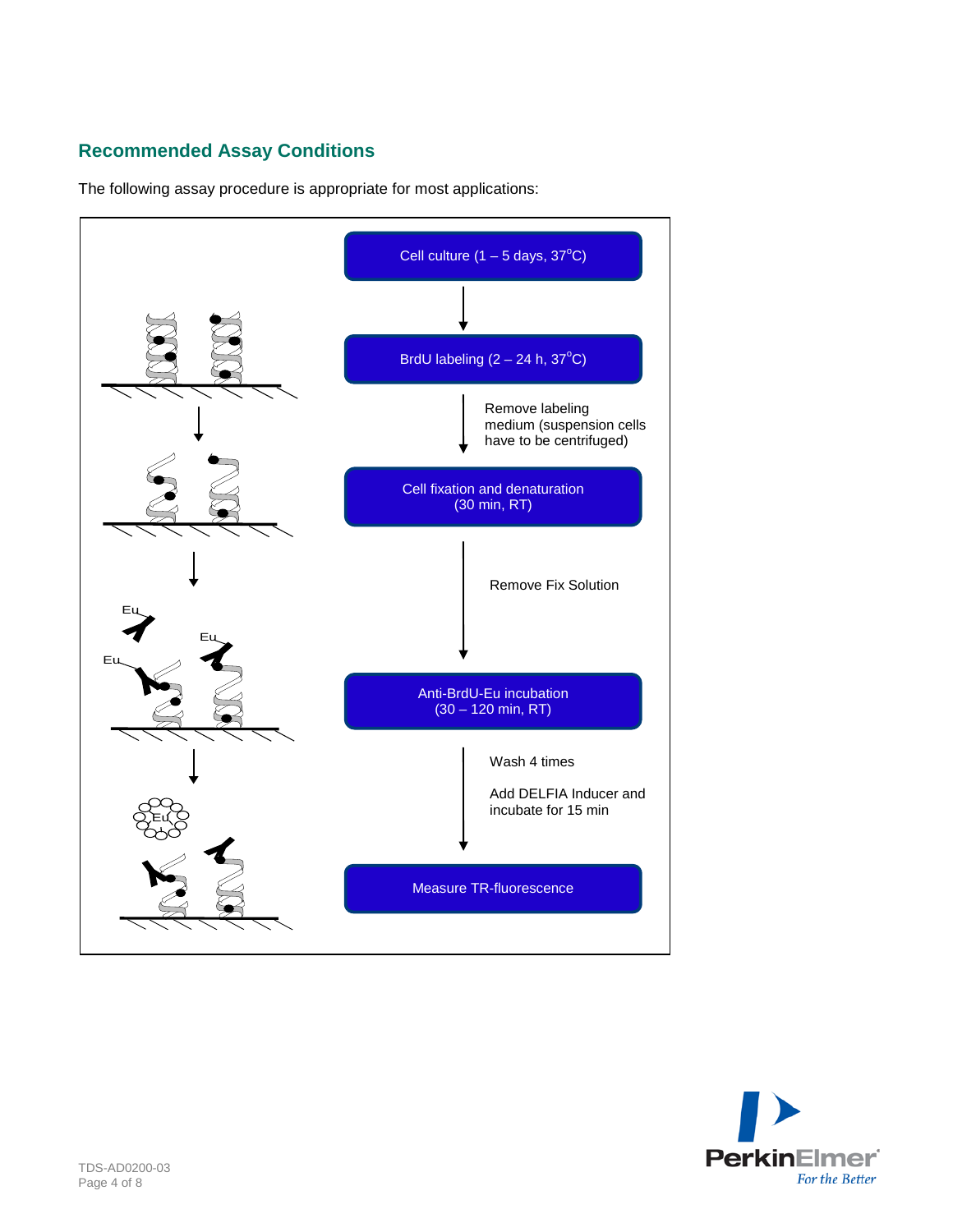#### **Procedural Notes:**

The assay procedure is dependent on the cell line used and exact incubation times have to be optimized for each experimental setup individually.

- All reagents, except BrdU Labeling Reagent and anti-BrdU stock solution, must be brought to room temperature (20 - 25°C) before use.
- The validity of the experimental setup should be verified in two different ways: **blank** wells (no cells added to the well, only culture medium + BrdU + anti-BrdU-Eu) provide information about the unspecific binding of BrdU and anti-BrdU-Eu, whereas **background** wells (no BrdU added to the wells, only cells in culture medium + anti-BrdU-Eu) provide information about the unspecific binding of anti-BrdU-Eu.

#### **Protocol:**

- 1. Plate cells in a 96-well microplate and incubate them with the substance to be tested at  $+37^{\circ}$ C in a humidified 5%  $CO<sub>2</sub>$  atmosphere. The incubation period depends on the cell type used. For most experimental approaches, an incubation period of 24 hours is appropriate.
- 2. Label cells with BrdU by adding 1/10 volume of the 100 µM BrdU Labeling Solution to each well. For example, add 20 µL to the wells when cells are cultured in 200 µL of culture medium (except background wells) and incubate the cells for the desired time  $(2 - 24 h)$  at 37°C in a humidified 5% CO<sub>2</sub> atmosphere.

*NOTE: The volume of BrdU Labeling Solution to be added depends on the volume of the cell culture. The final concentration of BrdU in the wells should be 10 µM.*

- 3. Suspension cells have to be centrifuged at 300 <sup>×</sup> *g* for 10 minutes before removing the labeling medium.
- 4. Thoroughly remove the labeling medium without disturbing the cells

*NOTE: It is suggested to use a multichannel pipette. Carefully position the pipette tips in the corner of the well and aspirate slowly.*

- 5. Add 100 µL of Fix Solution to each well and incubate for 30 minutes at room temperature on an orbital shaker  $(-100 - 120$  rpm).
- 6. Remove Fix Solution thoroughly from the wells either by inverting the plate and shaking it, or by aspiration.
- 7. Add 100 µL of the 0.5 µg/mL Anti-BrdU-Eu working solution to each well and incubate for 60 minutes at room temperature on an orbital shaker (~100 – 120 rpm). Incubation time can be varied from 30 to 120 minutes.
- 8. Remove the Anti-BrdU-Eu working solution by inverting the plate, or using the DELFIA Platewash.
- 9. Wash wells 4 times with approximately 300 µL of Wash Solution per well, either manually using a multichannel pipette or using the DELFIA Platewash.

*NOTE: When washing the plates, ensure that each well is completely filled. After washing, the wells should be as dry as possible. Invert the plate and shake it to remove remaining liquid if necessary.*

10. Add 200 µL of DELFIA Inducer to each well using a multichannel pipette. Flush the tips once with DELFIA Inducer and discard. Refill the tips and discard the first aliquot. Avoid touching the edge of the wells or its contents. See "Additional Note 3" on page 5 for minimizing risks of europium contamination.

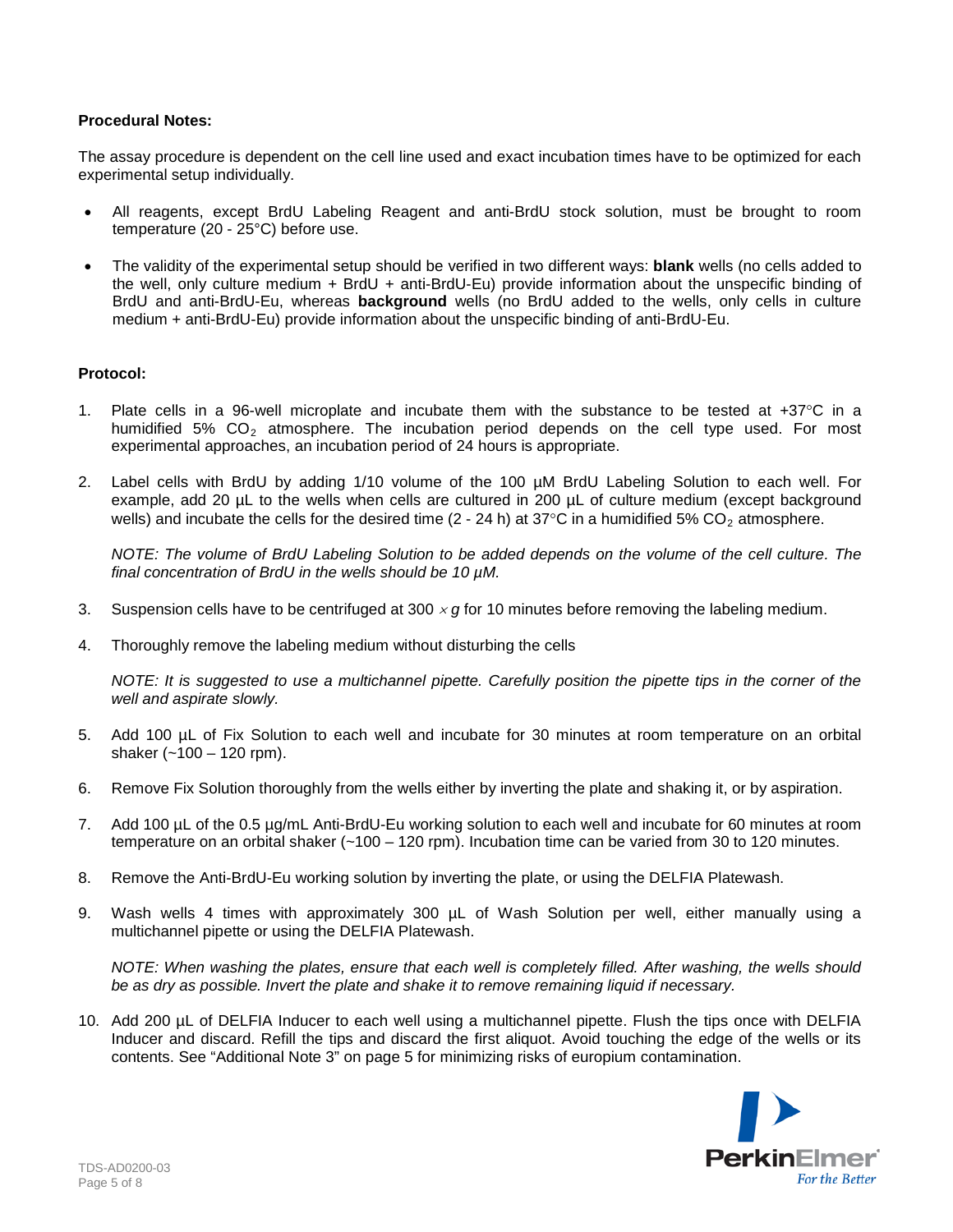Alternatively, use the DELFIA Plate Dispense or any other automated dispensing system for the addition of the DELFIA Inducer to the wells. Make sure the tubing is flushed with DELFIA Inducer before dispensing into the wells.

- 11. Incubate at room temperature for a minimum of 15 minutes on an orbital shaker (~100 120 rpm). The fluorescence signal is stable for several hours if evaporation is prevented. However, we recommend measurement within 1 hour as on rare occasions a decrease in signal with time may be observed.
- 12. Measure the europium fluorescence emission in a time-resolved fluorometer.

#### **Additional Notes:**

- 1. A thorough understanding of this package insert is necessary for successful use of the DELFIA kit. The reagents supplied with this kit are intended for use as an integral unit. Do not mix identical reagents from kits having different lot numbers. Do not use kit reagents after the expiry date printed on the kit label.
- 2. For detailed information on the cleaning and maintenance of the DELFIA Platewash device, please refer to the instrument manual.
- 3. The avoidance of europium contamination and resulting high fluorescent background demands high standard pipetting and washing techniques.

The DELFIA Inducer should be dispensed using a multichannel pipette (or the DELFIA Plate Dispense) after the tips have first been flushed with DELFIA Inducer. The same tips must not be used for pipetting any other reagent. When using the DELFIA Plate Dispense, please refer to the instrument's manual.

Please visit our website to download electronic versions of available literature in PDF format:

[www.perkinelmer.com/DELFIA](http://www.perkinelmer.com/DELFIA)

#### **This product is not for resale or distribution except by authorized distributors.**

**LIMITED WARRANTY:** PerkinElmer BioSignal Inc. warrants that, at the time of shipment, the products sold by it are free from defects in material and workmanship and conform to specifications which accompany the product. PerkinElmer BioSignal Inc. makes no other warranty, express or implied with respect to the products, including any warranty of merchantability or fitness for any particular purpose. Notification of any breach of warranty must be made within 60 days of receipt unless otherwise provided in writing by PerkinElmer BioSignal Inc. No claim shall be honored if the customer fails to notify PerkinElmer BioSignal Inc. within the period specified. The sole and exclusive remedy of the customer for any liability of PerkinElmer BioSignal Inc. of any kind including liability based upon warranty (express or implied whether contained herein or elsewhere), strict liability contract or otherwise is limited to the replacement of the goods or the refunds of the invoice price of goods. PerkinElmer BioSignal Inc. shall not in any case be liable for special, incidental or consequential damages of any kind.

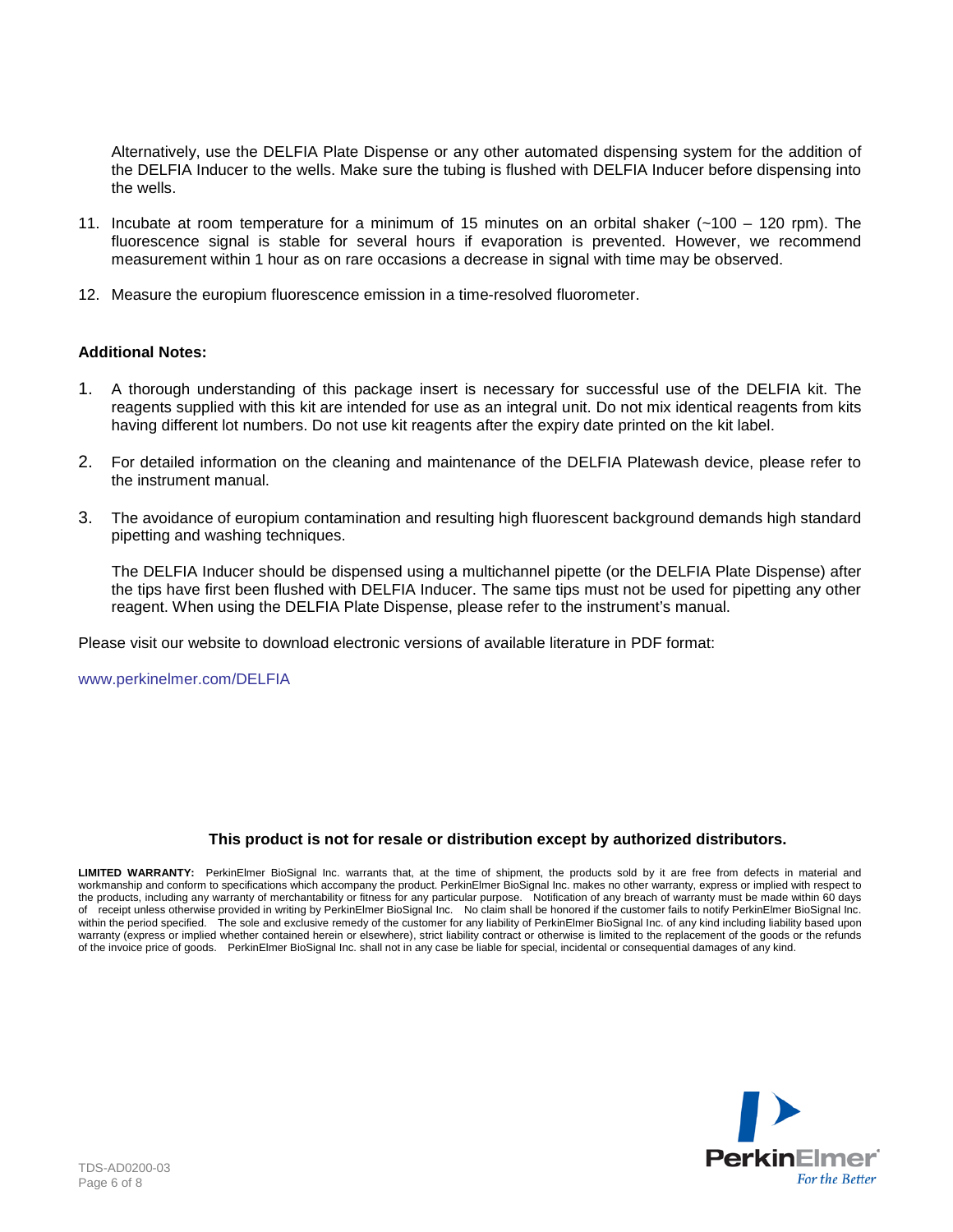# **DELFIA® Cell Proliferation kit**

Preparation of reagents

| Prepare<br><b>BrdU</b> Labeling Solution | 20 µL BrdU Labeling Reagent<br>$+1.98$ mL sterile culture<br>medium per plate (when cells<br>are cultured in $200 \mu L$ ) |
|------------------------------------------|----------------------------------------------------------------------------------------------------------------------------|
| Prepare Anti-BrdU-Eu<br>working solution | 60 µL Anti-BrdU-Eu<br>stock solution<br>$+11.94$ mL Assay Buffer per<br>plate                                              |
| Prepare wash solution                    | Dilute $1:25$<br>with distilled water                                                                                      |